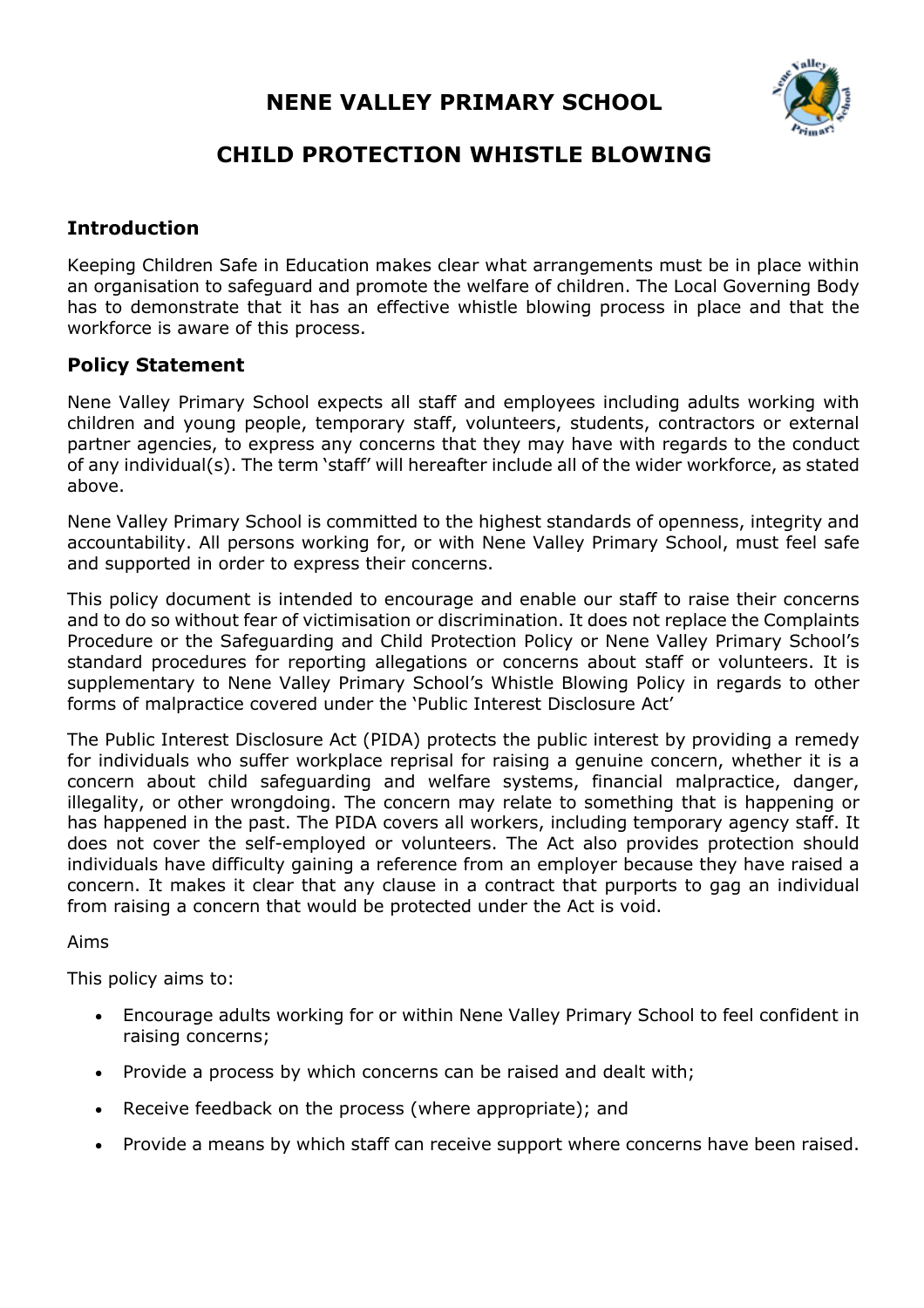## **What does the safeguarding whistle-blowing policy cover?**

This policy is designed to cover concerns that staff have about the conduct of individuals in a position of trust within Nene Valley Primary School which could be detrimental to the safety or wellbeing of young people and where staff, for whatever reason, feel unable to raise them under Nene Valley Primary School's standard child protection procedures around dealing with such allegations. It would include issues about:

- Unprofessional behaviour
- Bullying by staff
- Any form of abuse (physical, sexual, emotional or neglect)
- Name calling
- Personal contact with children and young people which is contrary to Nene Valley Primary Schools policies and codes of conduct
- Any form of racial abuse
- Inappropriate sexualised behaviour
- Knowledge about an individual's personal circumstances which may indicate they could be a risk to children or unsuitable to work with children

Please be mindful that these are examples of concerns, and are not exhaustive.

#### **Safeguarding against harassment or victimisation**

Nene Valley Primary School is committed to professional standards and to supporting staff. It is recognised that the decision to report a concern is a difficult one to make. Harassment or victimisation will not be tolerated and Nene Valley Primary School will take appropriate action in order to protect the person raising the concern when they are acting in good faith.

#### **Confidentiality**

All concerns will be treated in confidence, however, there may be a need for the whistle blower to give evidence for example if they have witnessed a crime or in regard to disciplinary procedures if this is the outcome.

#### **Anonymous allegations**

This policy encourages staff to raise concerns to be identified in doing so as part of their professional role/responsibility. However, anonymous allegations will be investigated as thoroughly as possible.

#### **False allegations**

If a member of staff raises a concern in good faith, which is not confirmed by an investigation, no action will be taken. However, if a concern is raised maliciously, disciplinary action may be taken.

#### **How to raise a concern**

Staff should normally raise their concerns with the Designated Safeguarding Lead under Nene Valley Primary Schools standard procedures for dealing with allegations. If the Designated Person is the subject of concern the Whistle Blowing Policy can be implemented. Under standard procedures, if there are concerns that an adult working with children may have abused a child, or be unsuitable to work with children and young people, concerns will be passed to the Designated Officer (LADO).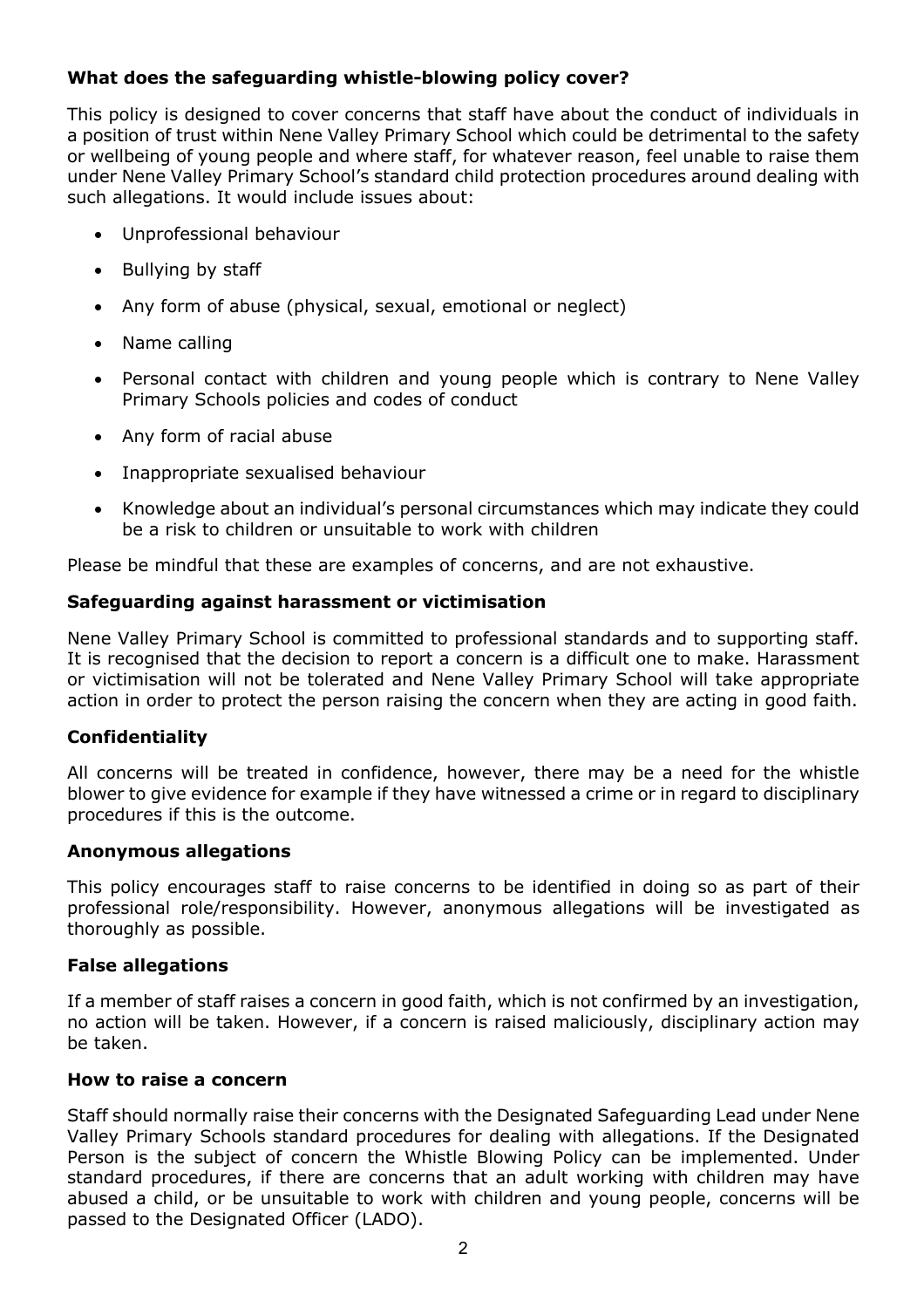In certain circumstances, staff may feel they are unable to follow Nene Valley Primary School's standard procedures e.g. because they feel their position in Nene Valley Primary School would be in jeopardy, they would be subject to intimidation, or that the person of concern is the designated manager to whom they should report such matters and there is no one senior to refer to. They should then follow the Whistle Blowing Policy by contacting a nominated person (the 'responsible person') within Nene Valley Primary School or an umbrella organisation to which Nene Valley Primary School is affiliated (OWN Trust). In this case contact the school's Chair of Governors. The Policy may also be used in circumstances when the matter has been raised under appropriate organisation procedures for referring child protection concerns, but the referrer considers that the manager has not taken the concerns seriously or acted appropriately with relation to them. In such circumstances, referrers are encouraged to contact the named responsible person for 'whistle blowing' for Nene Valley Primary School or a LADO directly for discussion and advice. The LADO contact details are listed at the end of the policy.

When following the Whistle-blowing Policy, concerns may be shared verbally, but should also be recorded in writing (Safeguarding Whistle Blowing report form – Appendix A).

Staff may wish to invite their trade union representative to be present during any subsequent interviews.

How Nene Valley Primary School will respond:

If the concern is not of this nature there will be:

- Investigation by management
- Disciplinary process if appropriate
- Consideration of policies, processes and procedures if such issues arise from the investigation.

Within 10 working days of a concern being raised the referrer will receive a written response from the responsible person which will:

- Acknowledge that the concern has been received;
- Supply information on relevant support mechanisms
- Advise whether further investigations will take place; or
- Advise that no further action has taken place and why.

Any concern regarding child protection will be referred to external agencies for investigation (children's services, police, LADO).

#### **Who to contact**

Nick File, Acting Headteacher, in person or via email head@nenevalleyprimary.net or telephone 01733 897517. If contacting Nick File is not appropriate (see above) then contact Richard Isley, Chair of Governors, via email office@nenevalleyprimary.net or the Designated Officer for the Local Authority (LADO) via the contact details provided below.

|                           |       | Tel. contact           | Email                              |
|---------------------------|-------|------------------------|------------------------------------|
| Police<br>Child           | Abuse | 101                    |                                    |
| <b>Investigation Unit</b> |       | 999 (in an emergency)  |                                    |
| Designated                |       | Officer   01223 727967 | lado@cambridgeshire.gov.uk         |
| (LADO)                    |       |                        |                                    |
| Safeguarding<br>Education |       |                        | ECPS.General@cambridgeshire.gov.uk |
| Team - Sue Proffitt       |       |                        | Susan.proffitt@peterborough.gov.uk |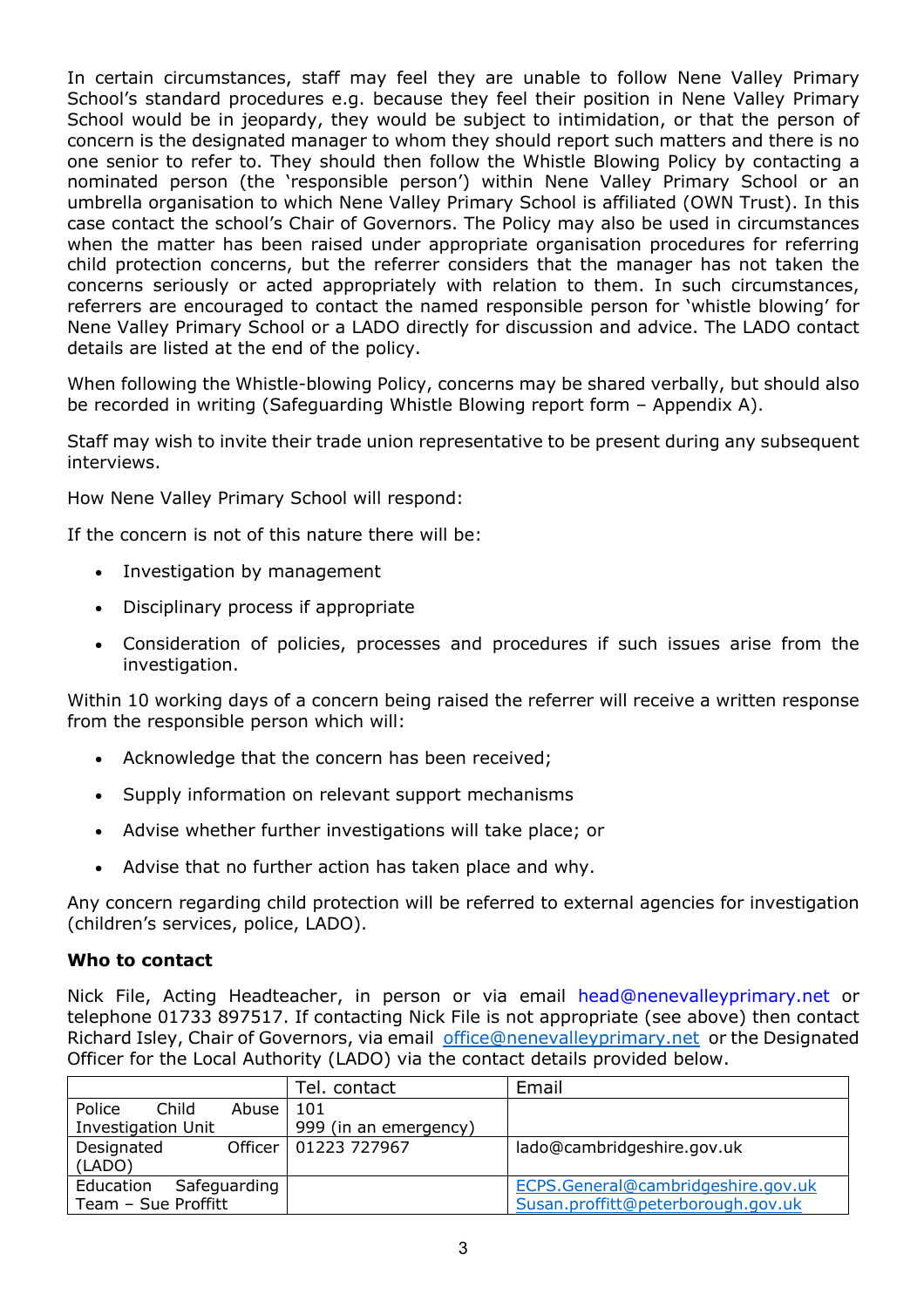#### **Other support**

Recognised trade unions or professional associations can provide support and assistance or independent, external advice this can be obtained from the charity Public Concern at Work.

Regulatory bodies such as Ofsted also have 'whistle blowing' hotlines. Ofsted's whistle blowing hotline is: 0300 123 3155. The email address is whistleblowing@ofsted.gov.uk.

Public Concern at Work is a registered whistleblowing charity.

Helpline: 020 7404 6609

E-mail: helpline@pcaw.co.uk

| Signed:                                       | Signed                           |
|-----------------------------------------------|----------------------------------|
|                                               | Stuart Mansell                   |
| Mr Richard Isley<br><b>Chair of Governors</b> | Mr Stuart Mansell<br>Headteacher |
| Date: Autumn 2021                             | Review Date: Autumn 2022         |

Appendix A.